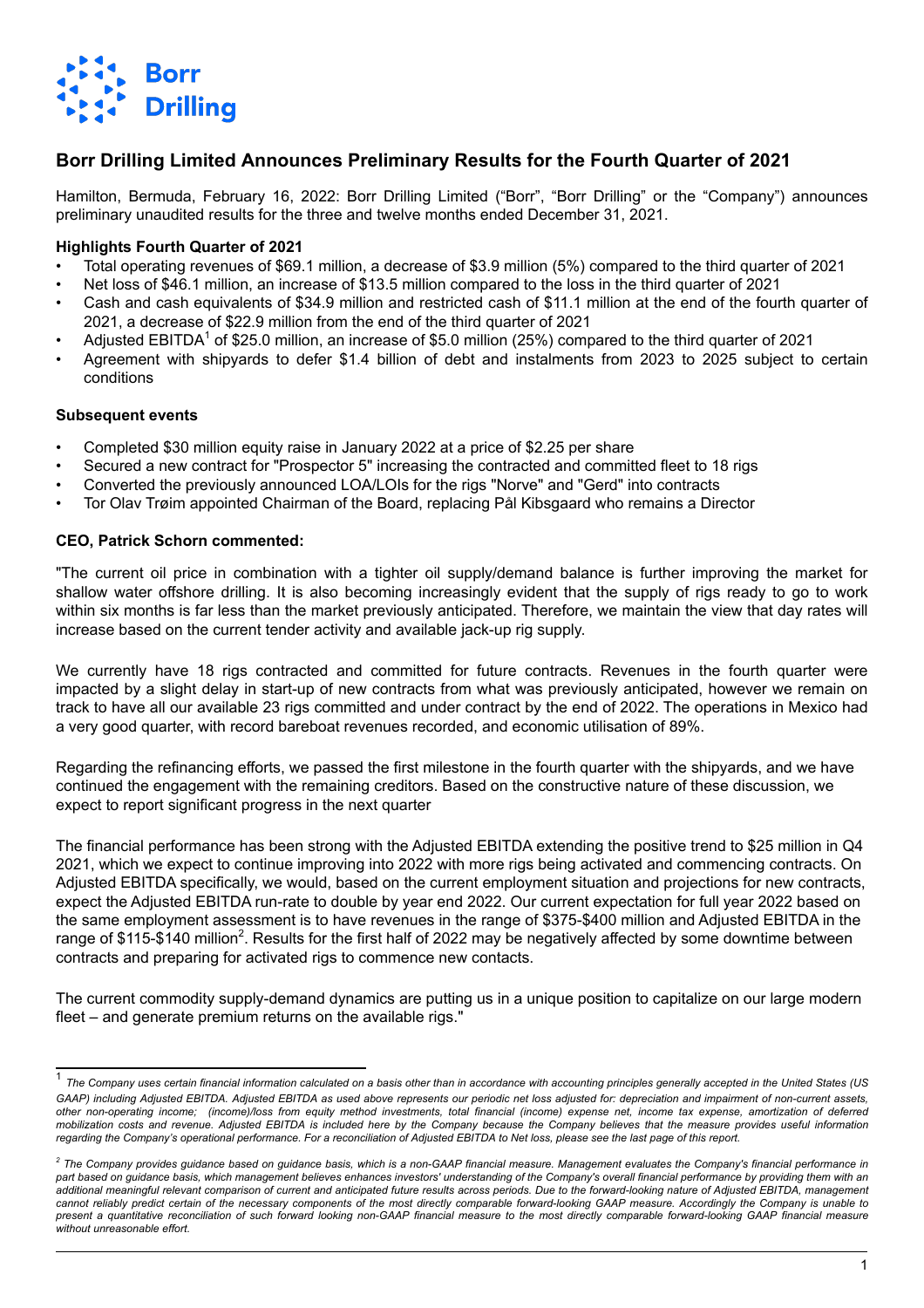

#### **Management Discussion and Analysis**

The discussion below compares the unaudited results of the fourth quarter of 2021 to the unaudited results of the third quarter of 2021.

| In \$ million                                  | Q4 - 2021 | Q3 - 2021 | Change (\$) | Change (%) |
|------------------------------------------------|-----------|-----------|-------------|------------|
| <b>Total operating revenues</b>                | 69.1      | 73.0      | (3.9)       | $(5)\%$    |
| Rig operating and maintenance expenses         | (38.7)    | (45.6)    | 6.9         | (15)%      |
| General and administrative expenses            | (7.5)     | (7.7)     | 0.2         | $(3)\%$    |
| <b>Total operating expenses</b>                | (82.6)    | (81.7)    | (0.9)       | 1%         |
| <b>Adjusted EBITDA</b>                         | 25.0      | 20.0      | 5.0         | 25%        |
| Other non-operating income                     |           | 3.6       | (3.6)       | (100)%     |
| Income / (loss) from equity method investments | 2.0       | 3.8       | (1.8)       | (47)%      |
| <b>Net loss</b>                                | (46.1)    | (32.6)    | (13.5)      | 41%        |
| Cash and cash equivalents                      | 34.9      | 68.9      | (34.0)      | (49)%      |
| Restricted cash                                | 11.1      |           | 11.1        | 100%       |
| <b>Total equity</b>                            | 889.9     | 935.8     | (45.9)      | (5)%       |

#### *Three months ended December 31, 2021 compared to three months ended September 30, 2021*

Total operating revenues for the fourth quarter of 2021 were \$69.1 million, a decrease of \$3.9 million compared to the third quarter of 2021, consisting of \$51.4 million in dayrate revenues and \$17.7 million in related party revenues. Dayrate revenues decreased by \$6.2 million quarter on quarter due to fewer rig operating days for the rigs "Natt", "Norve" and "Prospector 5", offset by an increase in operating days for the rig "Mist" which commenced a new contract in November 2021. Related party revenues from the Company's JVs in Mexico increased by \$2.3 million quarter on quarter due to an increase in operating days for the rigs "Galar" and "Odin", which offset a decrease in operating days during the quarter for the rig "Gersemi". The increase in related party revenue is primarily bareboat revenue, which does not have a corresponding impact on the Company's rig operating and maintenance expenses.

Rig operating and maintenance expenses were \$38.7 million for the fourth quarter of 2021, a decrease of \$6.9 million compared to \$45.6 million for the third quarter of 2021. The decrease is partially a result of fewer rigs on contract during the quarter. We also incurred costs for rigs that are being activated and preparing for upcoming contracts which have been recognized as deferred mobilization and contract preparation costs.

General and administrative expenses were \$7.5 million for the fourth quarter of 2021, a decrease of \$0.2 million compared to the third quarter of 2021.

Adjusted EBITDA for the fourth quarter 2021 was \$25.0 million, an increase of \$5.0 million compared to the third quarter of 2021.

Other non-operating income was nil in the fourth quarter of 2021 compared with \$3.6 million in the third quarter of 2021, due to the gain on sale of the Company's 49% interest in each of the Opex and Akal joint ventures during the third quarter of 2021.

Income from equity method investments relating to our Mexican JVs was \$2.0 million for the fourth quarter 2021 compared to income of \$3.8 million in the third quarter 2021, a decrease of \$1.8 million. The decrease was mainly attributable to the sale of the Company's 49% interest in each of the Opex and Akal joint ventures during the third quarter of 2021.

#### *Liquidity, Corporate Development and Financing*

The Company's cash and cash equivalents balance as of December 31, 2021 was \$34.9 million, compared to \$68.9 million as of September 30, 2021. The Company's restricted cash balance as of December 31, 2021 was \$11.1 million, compared to nil as of September 30, 2021. Of the restricted cash, \$10 million is attributable to cash collateral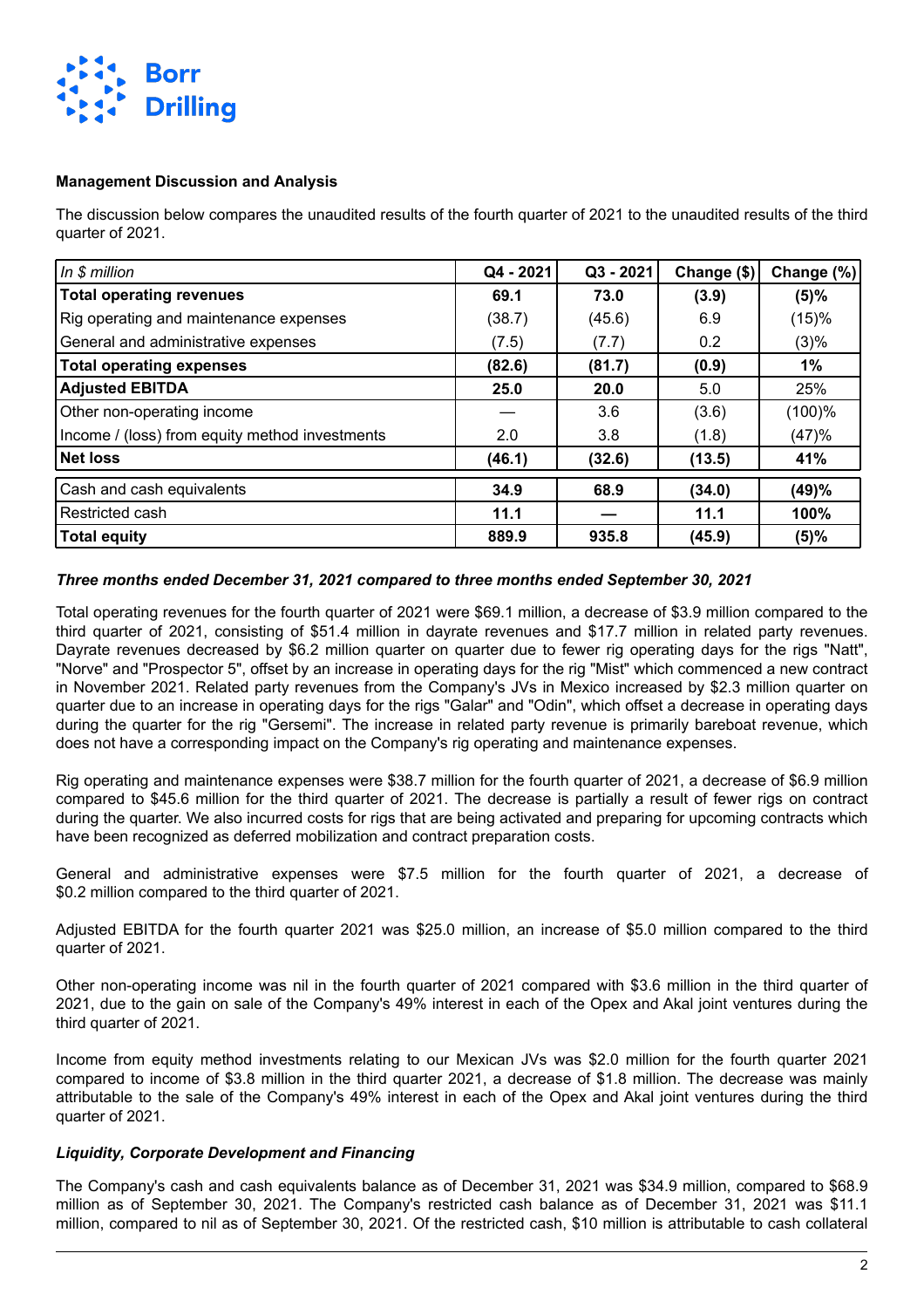

which the Company is required to hold to support the issuance of performance guarantees for two rig contracts. \$3.3 million of the restricted cash balance is expected to be released in February 2022. The remaining guarantee with cash collateral relates to the Groa, which has a contract that extends beyond the Company's guarantee facility.

Net cash used in operating activities was \$24.3 million, which includes cash interest payments and payments of deferred costs to shipyards of \$29 million. This includes regular quarterly interest payments of the Senior Secured Credit Facilities and the Hayfin facility, semi-annual coupon of the Convertible Bond facility, approximately \$4.5 million interest payment deferred from Q4 2020 on the Senior Secured Credit Facilities, and \$11.3 million in repayment of capitalised PIK interest and deferred costs to the shipyards.

Net cash from investing activities was \$1.4 million, consisting of repayments of our equity method investments (the Mexico JVs) of \$6.3 million, offset by additions to jack-up rigs of \$5.3 million that mainly relates to rig activation payments for the rigs "Thor", "Skald" and "Groa",

In December 2021, the Company announced it had reached agreements in principle with the shipyards to refinance and defer a combined \$1.4 billion of debt maturities and delivery instalments from 2023 to 2025. Pursuant to these agreements in principle, there are no regular cash interest payments due until June 2023, however, the Company agreed to make cash repayments on the accrued costs and capitalised PIK interest owed to the yards during 2022 and 2023, in addition to what was agreed in the January 2021 amendments. The total payments amount to \$22.4 million at the completion of the amendment agreements for the deferral (including \$6.5 million of amendment fee), expected to be in February 2022, \$3.5 million payable at the end of March, June and September 2022, and \$42.1 million at the end of December 2022.

It is also agreed that the payment of the remaining deferred yard costs and capitalised interest originally due in 2023 will be paid out during 2023 and 2024. In addition, regular payments of cash interest and capital costs for deferring deliveries will commence in the second quarter of 2023. The agreement in principle also contemplates applying a portion of future net equity offerings (approximately 35%) to repay amounts owed to the yards, first to be applied to the scheduled payments of accrued and capitalised costs, and secondly to repay principal.

These agreements with the yards are contingent on the Company refinancing maturities of its Senior Secured Credit Facilities, Hayfin facility (together the "Facilities") and convertible bonds by June 2022, to mature in 2025 or later. If such refinancing is not complete by June 2022, the refinancing of maturities and delivery deferrals with the yards will revert to the current schedule. The Company has agreed to enter into negotiations with the lenders of the Facilities and certain holders of the 3.875% Senior Unsecured Convertible Bonds due 2023 (the "Convertible Bonds") and use its best efforts to reach a binding agreement on a refinancing of the Facilities and the Convertible Bonds by 31 March 2022 and complete such refinancing by 30 June 2022, providing the Company with a complete long-term financing solution.

The weighted average interest rate for our interest-bearing debt was 4.8% for the twelve months ended December 31, 2021, excluding the convertible bond, which carries 3.875% interest.

On January 28, 2022, the Company completed the \$30 million equity raise launched in December 2021 in connection with the agreement in principle to defer maturities with the shipyards, issuing 13,333,333 common shares at a per share price of \$2.25.

#### *Mexican Joint Ventures Operational Results*

The net profit of our joint ventures on a 100% basis was \$4.5 million and adjusted EBITDA in the fourth quarter of 2021 was \$1.5 million. Included in the fourth quarter of 2021 results for the JVs are \$17.7 million of net costs related to charges from Borr entities, representing bareboat charter fees, staffing and management expenses.

Borr Drilling received \$18.1 million in cash payments from its JVs in the fourth quarter of 2021, whereof \$11.8 million was payment of balances due from related parties, and \$6.3 million was repayment of equity investments. The Company has received approximately \$88 million in cash payments from the Mexican JVs since the start of 2021 through December 31, 2021 of which \$26.5 million relates to the sale of the IWS JVs. The remaining receipts are a combination of the payment of receivables and the repayment of funding provided.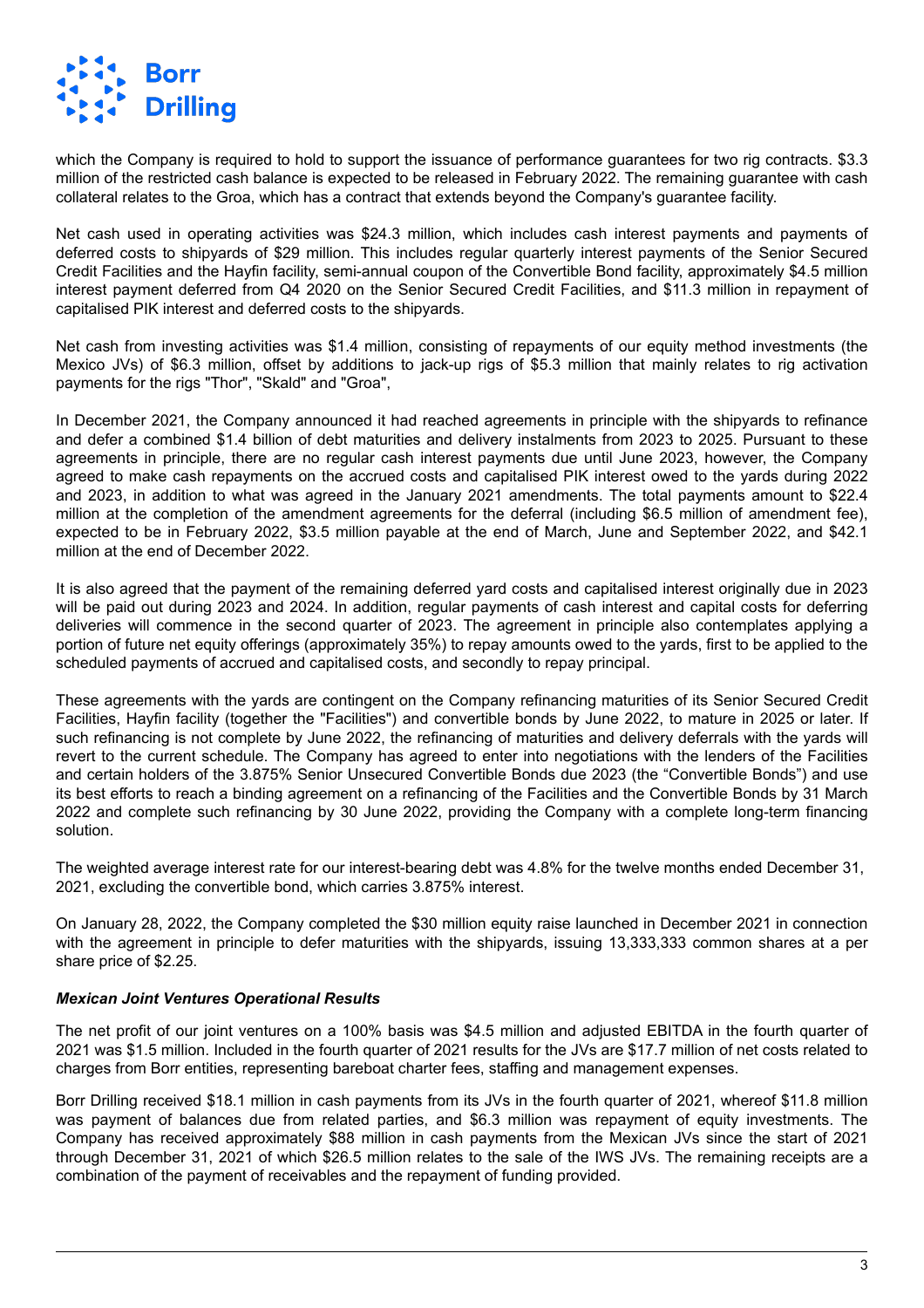

As of December 31, 2021, Borr Drilling had \$48.6 million of receivables from its joint ventures in Mexico, representing bareboat charter and prepaid expenses, recorded as "Due from related parties" in the Unaudited Consolidated Balance Sheets. Additionally, as at December 31, 2021, the "Equity method investments" balance in the Unaudited Consolidated Balance Sheets included \$9.6 million in funding provided to our Drilling JVs.

#### *Fleet, Operations and Contracts*

The current delivered fleet consists of 23 modern jack-up rigs all built after 2010, with an additional five rigs under construction at Keppel FELS.

Since the last report, the Company secured new contracts and LOAs for its active rigs "Norve" and "Prospector 5", the newbuild rig "Thor" and the warm stacked rig "Ran", increasing the Company's contracted or committed fleet to 18 units: three in West Africa, three in the North Sea, one in the Middle East, six in South East Asia and five in Mexico.

The "Norve" has been awarded a contract by BW Energy for a program in Gabon with an expected duration of 240 days plus options. This program is expected to commence following the completion of its current contract with Vaalco and the conclusion of its periodic survey.

The "Prospector 5" has been awarded a contract by Dana Petroleum for a program in the Netherlands with an expected duration of 78 days.

The newbuild rig "Thor" has been awarded a binding LOA for a program in Southeast Asia with a duration of 730 days plus options.

And finally, the "Ran" has been awarded a contract by Wintershall for a program in Mexico with an expected duration of 150 days, following its relocation to Mexico upon the conclusion of its accommodation contract with Petrofac in the UK.

Additionally, the Company has converted into contracts the previously announced LOIs and LOAs for "Natt" with ENI in Congo, "Idun" with Petronas Carigali in Malaysia and "Groa" with QatarEnergy in Qatar.

For more details on our rig contracting, please refer to our Fleet Status report issued at the same date of this report.

In 2021, we were awarded 34 new contracts, extensions, exercised options, LOAs and LOIs representing 8,543 days, or 23.4 years and \$717 million of potential backlog (excluding options), including contracts through our Drilling JVs on a 100% basis and mobilization compensation. During the same period, our operating rigs have consumed approximately 12.1 years of backlog. Our backlog replenishment ratio in 2022 stands at a multiple of ~2x, meaning that we added twice as many days of backlog as days consumed during the same period.

The technical utilization for the fleet was 99.3% in the fourth quarter of 2021. The economic utilization was 94.3% for the fourth quarter of 2021, positively impacted by two rigs in Mexico returning to drilling operations during the fourth quarter. For the full year 2021, technical utilization was 98.8% and economic utilization was 88.2%.

#### *Market*

According to IHS Markit, global competitive jack-up rig utilization stood at 84% at the end of December 2021, an increase of four percentage points since December 31, 2020. The utilization for the modern jack-up fleet (rigs built after year 2000) has increased by four percentage points from December 31, 2020 to 84% at the end of the fourth quarter of 2021. Currently, there are 254 modern jack-ups contracted, representing an increase of approximately 18 units as compared to recent lows in late 2020. During the same period, the number of standard jack-ups contracted has shrunk by approximately six units, confirming our view of a continued market bifurcation and operators' preference for modern rigs.

Marketed availability among rigs built after 2010 has continued to tighten with ten additional rigs contracted during 2021 and an additional four units contracted so far in 2022. We expect the number of contracted rigs to increase significantly in the coming quarters as several ongoing tenders require or prefer such units. The number of available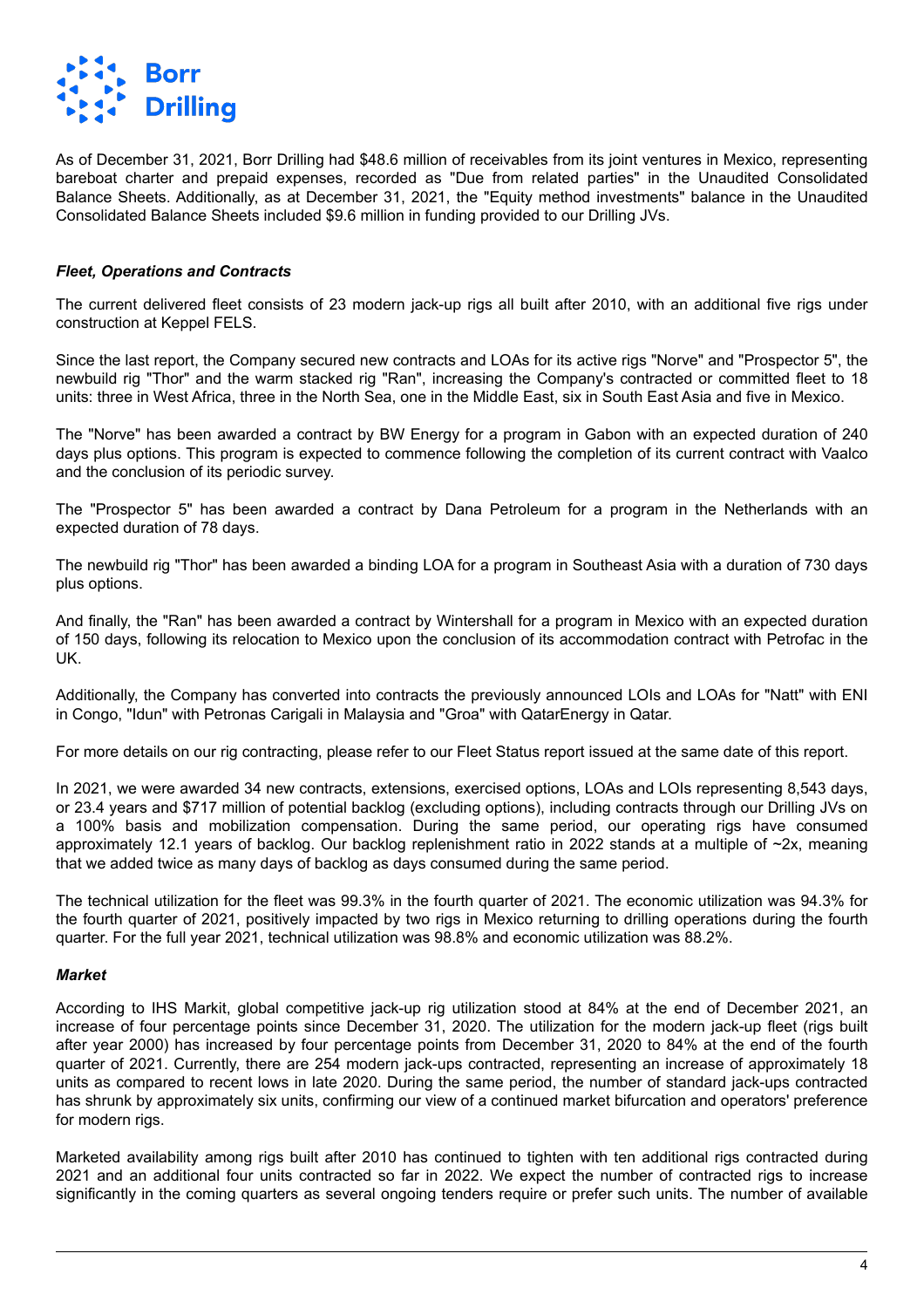

rigs built after 2010 currently stands at 27, excluding rigs under construction and rigs that have been stacked for over three years.

Tendering activities remain strong with several term programs and multi-rig tenders ongoing across most jack-up basins expected to conclude imminently and consume a large portion of the available modern rigs. Conversations with customers continue to indicate increasing rig demand levels supported by the constructive outlook for the commodity prices and projections for double digit growth in capex allocations. The combination of increasing activity levels and reducing availability of modern rigs is expected to support positive development in dayrates in the coming quarters. We maintain our view that over 30 additional rigs could be required in the next 12 to 18 months, particularly driven by NOC work programs.

#### *Risks and uncertainties*

Borr is exposed to a number of risk factors related to the Company's financial position, operations and the general industry in which the Company operates. The COVID-19 pandemic and associated effects during 2020 and 2021 have increased the natural risks that we face generally.

Since March 2020, national and local travel restrictions and lockdowns in various regions following the pandemic outbreak caused disruptions to our operations and the pandemic imposed a risk to the health of our personnel. Our rigs and shore based operations were impacted by reduced personnel, border closures, and many employees were working from home or forced to stay home by local regulations. Further escalations of the current pandemic outbreaks and other public health crisis or natural disasters could occur in the future and could impact Borr's operations, including our Joint Ventures in Mexico. In addition, the COVID pandemic impacted the global economy and therefore industry demand for drilling services and we have previously reported contract loss and suspensions, as well as reduced marketing opportunities while our customers reacted to circumstances. As a result, we remain subject to risks related to the pandemic and we will continue to monitor our operations and respond to circumstances as they arise.

In addition, while we have improved our liquidity through equity raises in January 2022, 2021 and in 2020, and we have extended debt maturities and deferred interest payments, we continue to face liquidity and other risks as described in our 2020 Annual Report, including risks relating to our significant debt maturities falling due in 2023.

#### *Forward looking statements*

This announcement includes forward looking statements. Forward looking statements are, typically, statements that do not reflect historical facts and may be identified by words such as "anticipate", "believe", "continue", "estimate", "expect", "intends", "may", "should", "will", "likely" and similar expressions and include expectations regarding industry trends and market outlook, including expected trends and activity levels in the jack-up rig and oil industry, expected financial results including expected revenues and Adjusted EBITDA and expected increases in EBITDA, expected utilization levels and tendering activity, demand, statements with respect to fully contracting our fleet, contract backlog, LOIs and LOAs, tendering and contracting activity, market opportunities and contract terms including estimated duration of contracts and activity of rigs on particular contracts, expected number of rigs required, expected E&P capex, statements about our ability to improve financial performance and our financial obligations and maturities, statements as to market sentiment including statements made under "Market" above, expected trends in dayrates and statements about our liquidity and our debt and discussions with our creditors and plans to refinance our indebtedness to periods beyond 2023, risks and uncertainties relating to the COVID-19 pandemic and other non-historical statements. The forward-looking statements in this announcement are based upon various assumptions, many of which are based, in turn, upon further assumptions, which are, by their nature, uncertain and subject to significant known and unknown risks, contingencies and other factors which are difficult or impossible to predict and which are beyond our control. Such risks, uncertainties, contingencies and other factors could cause actual events to differ materially from the expectations expressed or implied by the forward-looking statements included herein. There are important factors that could cause our actual results, level of activity, performance, liquidity or achievements to differ materially from the results, level of activity, performance or achievements expressed or implied by these forwardlooking statements including risks relating to our industry and business and liquidity, the risk of delays in payments to our Mexican JVs and payments from our JVs to us, the risk that our customers do not comply with their contractual obligations, risks relating to industry conditions and tendering activity, risks relating to contracting, including our ability to convert LOIs and LOAs into contracts, the risk that options will not be exercised, risks relating to our ability to secure contracts for our rigs and the rates that we will be able to achieve, risks relating to market trends, tender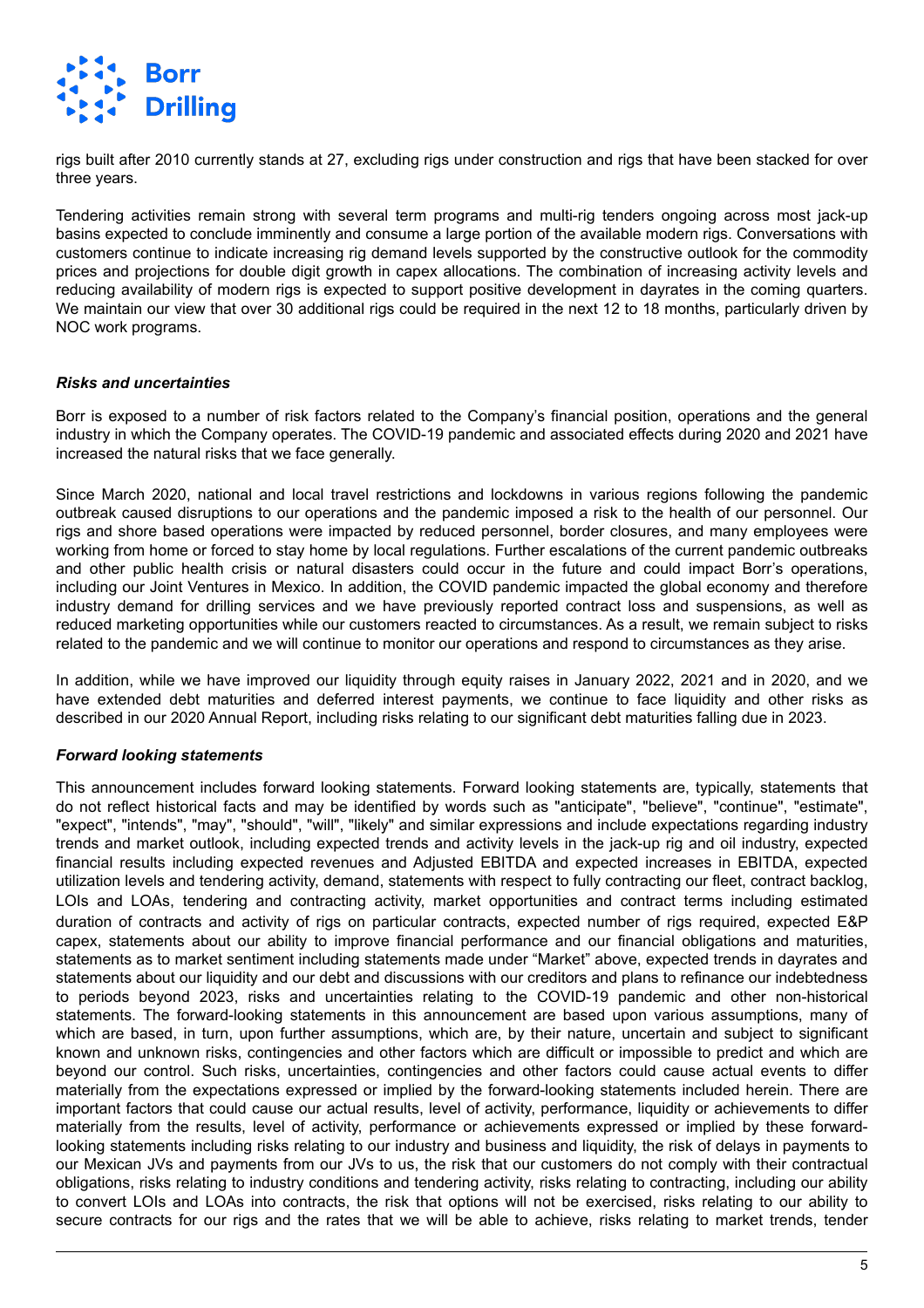

activity and rates, risks relating to the agreements we have reached with lenders, risks relating to our liquidity, that our available liquidity is not sufficient to meet our liquidity requirements and other risks relating to our available liquidity and requirements, risks relating to cash flows from operations, the risk that we may be unable to raise necessary funds through issuance of additional debt or equity or sale of assets; risks relating to our loan agreements and other debt instruments including risks relating to our ability to comply with covenants and obtain any necessary waivers and the risk of cross defaults, risks relating to our ability to meet our debt obligations including debt service obligations and maturities and new-build contract payments in 2023 and our other obligations and other risks described in our working capital statement included in our most recent audited financial statements, risks relating to future financings including the risk that future financings may not be completed when required and future equity financings will dilute shareholders and the risk that the foregoing would result in insufficient liquidity to continue our operations or to operate as a going concern and other risks factors set forth under "Risk Factors" in our filings with the U.S. Securities and Exchange Commission and prospectuses filed with the Norwegian NSA.

### *About Borr Drilling Limited*

Borr Drilling Limited is an international drilling contractor incorporated in Bermuda in 2016 and listed on the Oslo Stock Exchange from August 30, 2017 and on the New York Stock Exchange from July 31, 2019 under the ticker "BORR". The Company owns and operates jack-up rigs of modern and high specification designs and provides services focused on the shallow water segment to the offshore oil and gas industry worldwide. Please visit our website at: www.borrdrilling.com

February 16, 2022

The Board of Directors Borr Drilling Limited Hamilton, Bermuda

Questions should be directed to: Magnus Vaaler: CFO, +44 1224 289208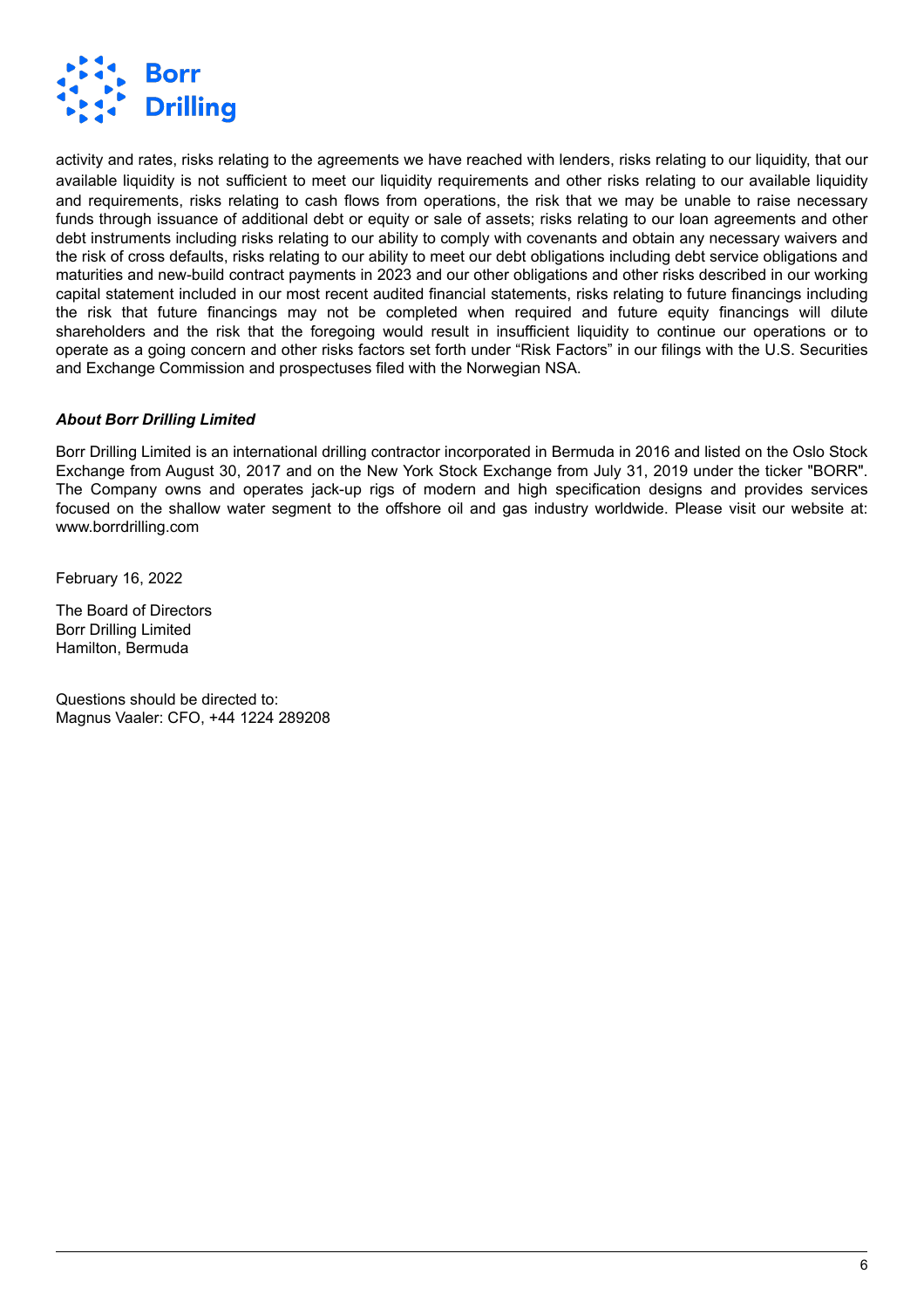

## UNAUDITED NON GAAP MEASURES AND RECONCILIATIONS

Set forth below is a reconciliation of the Company's Net Loss to Earnings Before Interest, Tax and Depreciation ("Adjusted EBITDA")

| $\int$ (in US\$ millions)                     | Q4 - 2021 | Q3 - 2021 |
|-----------------------------------------------|-----------|-----------|
| Net loss                                      | (46.1)    | (32.6)    |
| Depreciation of non-current assets            | 36.4      | 28.4      |
| Loss/(Income) from equity method investments  | (2.0)     | (3.8)     |
| Financial expense                             | 31.4      | 26.6      |
| Income tax expense                            | 3.7       | 4.7       |
| Amortization of mobilization costs            | 3.4       | 1.7       |
| Amortization of mobilization revenue          | (1.8)     | (1.4)     |
| Gain on sale of investments in joint ventures | 0.0       | (3.6)     |
| <b>Adjusted EBITDA</b>                        | 25.0      | 20.0      |

Set forth below is a reconciliation of our Joint Ventures Net Income to Earnings Before Interest, Tax and Depreciation ("Adjusted EBITDA")(1)

| $ $ (in US\$ millions)             | Q4 - 2021 | Q3 - 2021 |
|------------------------------------|-----------|-----------|
| Net income                         | 4.5       | 7.3       |
| Depreciation of non-current assets | 0.6       | 0.0       |
| Financial expense                  | 0.0       | 3.0       |
| Income tax (income)/expense        | (3.8)     | 2.8       |
| Amortization of mobilization costs | 0.2       | 0.5       |
| <b>Adjusted EBITDA</b>             | 1.5       | 13.6      |

(1) On August 4, 2021, the Company disposed of its equity interest in the IWS JV's. As such the reconciliation to Q4 2021 adjusted EBITDA includes solely the performance of the Drilling JV's, while Q3 2021 adjusted EBITDA includes the performance of both the Drilling JV's as well as the IWS JV's up until the date of disposal.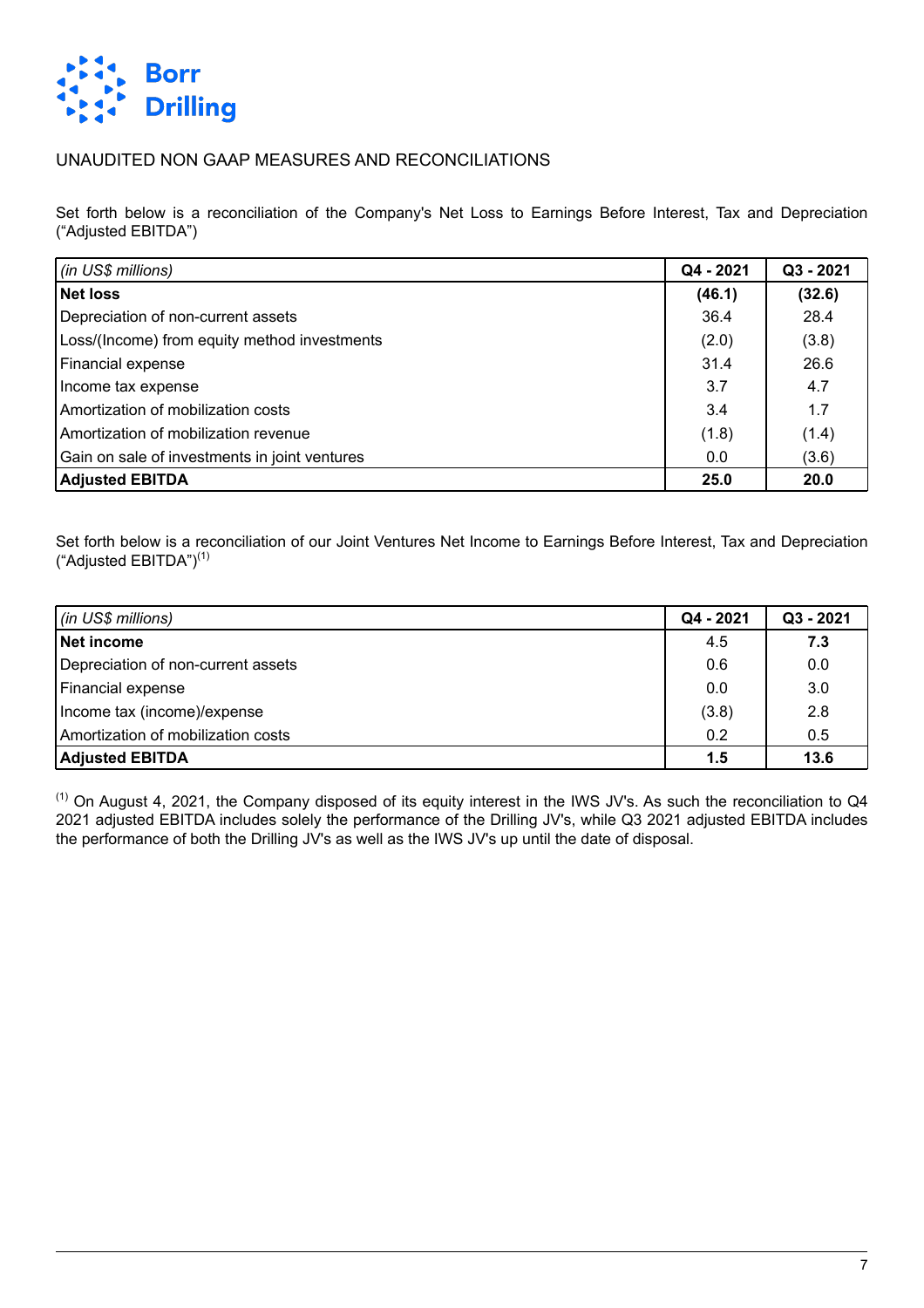

# **Borr Drilling Limited**

**Unaudited Condensed Consolidated Financial Statements As of and for the three and twelve months ended December 31, 2021**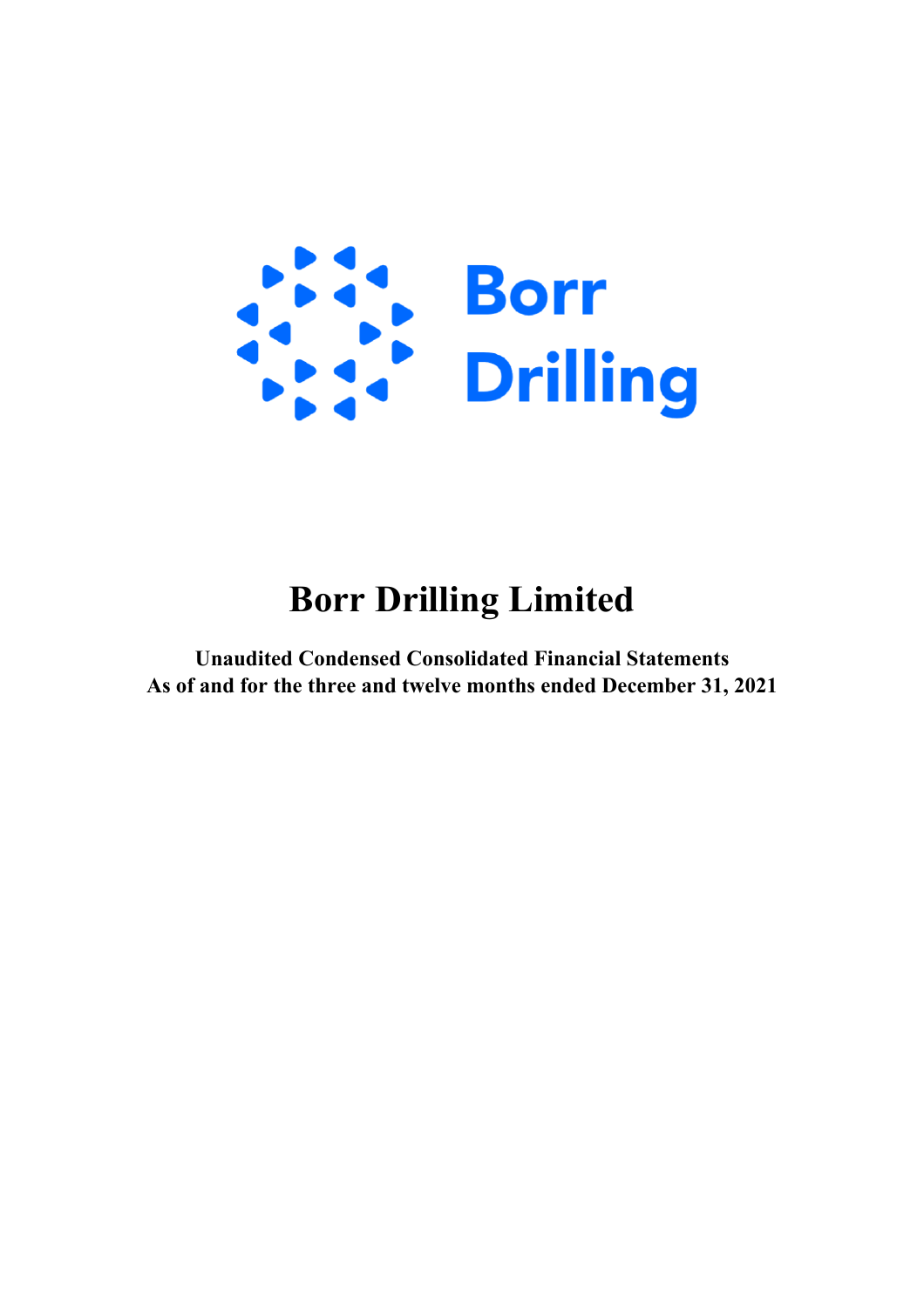## **Borr Drilling Limited Unaudited Consolidated Statements of Operations**

(In \$ millions except share and per share data)

|                                                                | 3 months ended<br>December 31, | 3 months ended<br>December 31 | 12 months<br>ended December | 12 months<br>ended December |
|----------------------------------------------------------------|--------------------------------|-------------------------------|-----------------------------|-----------------------------|
|                                                                | 2021                           | 2020                          | 31, 2021                    | 31, 2020                    |
| <b>Operating revenues</b>                                      |                                |                               |                             |                             |
| Dayrate revenue                                                | 51.4                           | 52.3                          | 205.8                       | 265.2                       |
| Related party revenue                                          | 17.7                           | 7.9                           | 39.5                        | 42.3                        |
| <b>Total operating revenues</b>                                | 69.1                           | 60.2                          | 245.3                       | 307.5                       |
|                                                                |                                |                               |                             |                             |
| Gain on disposal                                               | 0.5                            | 5.9                           | 1.2                         | 19.0                        |
|                                                                |                                |                               |                             |                             |
| <b>Operating expenses</b>                                      |                                |                               |                             |                             |
| Rig operating and maintenance expenses                         | (38.7)                         | (53.9)                        | (180.5)                     | (270.4)                     |
| Depreciation of non-current assets                             | (36.4)                         | (29.1)                        | (119.6)                     | (117.9)                     |
| Impairment of non-current assets                               |                                |                               |                             | (77.1)                      |
| General and administrative expenses                            | (7.5)                          | (8.5)                         | (34.7)                      | (49.1)                      |
| <b>Total operating expenses</b>                                | (82.6)                         | (91.5)                        | (334.8)                     | (514.5)                     |
|                                                                |                                |                               |                             |                             |
| <b>Operating loss</b>                                          | (13.0)                         | (25.4)                        | (88.3)                      | (188.0)                     |
|                                                                |                                |                               |                             |                             |
| Other non-operating income                                     |                                |                               | 3.6                         |                             |
|                                                                |                                |                               |                             |                             |
| Income from equity method investments                          | 2.0                            | (7.1)                         | 16.1                        | 9.5                         |
|                                                                |                                |                               |                             |                             |
| Financial income (expenses), net                               |                                |                               |                             |                             |
| Interest income                                                |                                |                               |                             | 0.2                         |
| Interest expense, net of amounts capitalized                   | (24.3)                         | (22.4)                        | (92.9)                      | (87.4)                      |
| Other financial expenses, net                                  | (7.1)                          | (1.0)                         | (21.8)                      | (35.7)                      |
| <b>Total financial expenses, net</b>                           | (31.4)                         | (23.4)                        | (114.7)                     | (122.9)                     |
|                                                                |                                |                               |                             |                             |
| Loss before income taxes                                       | (42.4)                         | (55.9)                        | (183.3)                     | (301.4)                     |
| Income tax expense                                             | (3.7)                          | (3.2)                         | (9.7)                       | (16.2)                      |
| Net loss attributable to shareholders of Borr Drilling Limited | (46.1)                         | (59.1)                        | (193.0)                     | (317.6)                     |
| Total comprehensive loss attributable to shareholders of Borr  |                                |                               |                             |                             |
| <b>Drilling Limited</b>                                        | (46.1)                         | (59.1)                        | (193.0)                     | (317.6)                     |
|                                                                |                                |                               |                             |                             |
| Basic and diluted loss per share*                              | (0.34)                         | (0.56)                        | (1.43)                      | (4.22)                      |
| Weighted-averages shares outstanding                           | 136,811,842                    | 104,704,311                   | 134,726,336                 | 75, 177, 352                |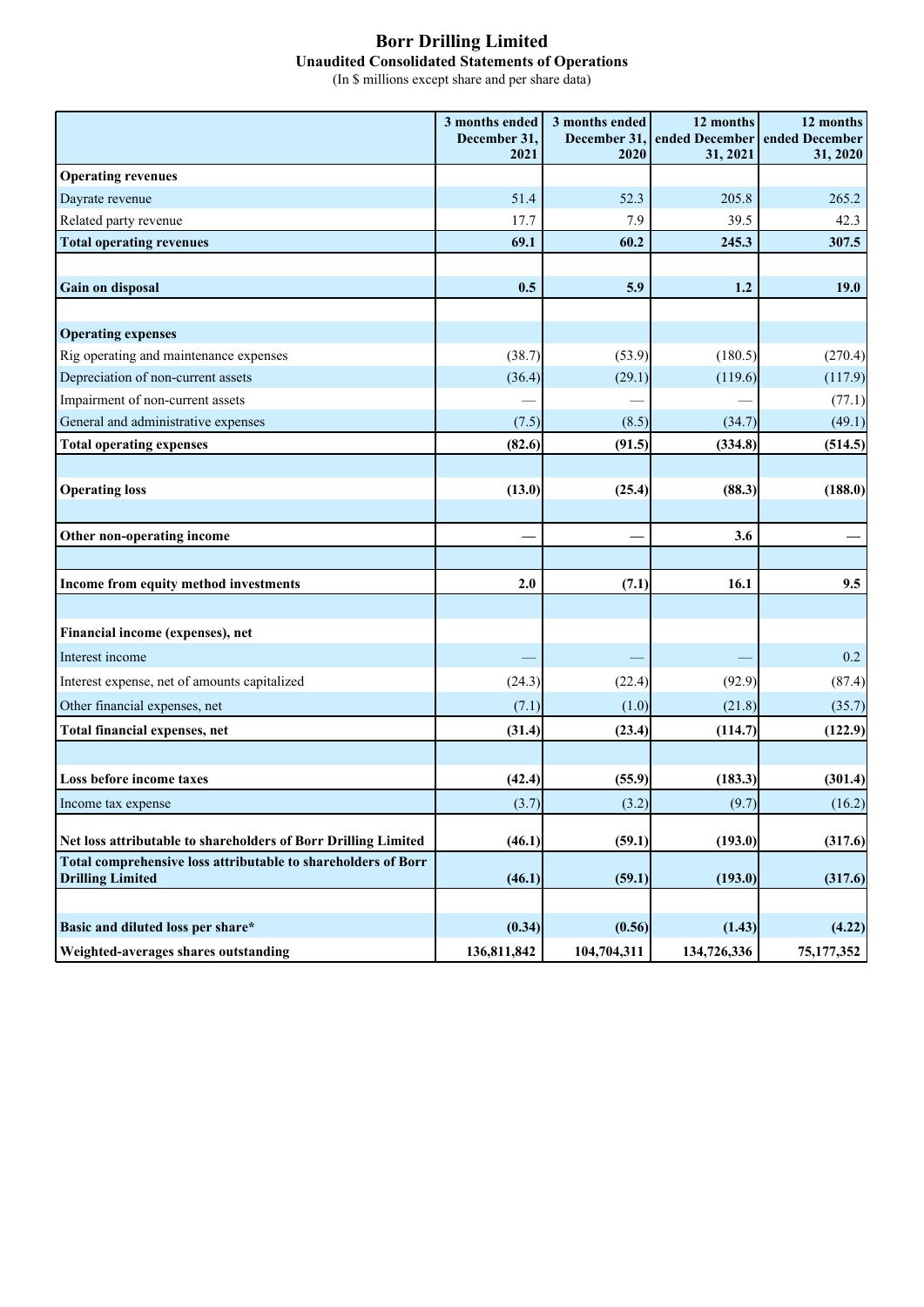#### **Borr Drilling Limited Unaudited Consolidated Balance Sheets** (In \$ millions)

|                                                                                                                                                                                                            | December 31, 2021 | December 31, 2020  |
|------------------------------------------------------------------------------------------------------------------------------------------------------------------------------------------------------------|-------------------|--------------------|
| <b>ASSETS</b>                                                                                                                                                                                              | Unaudited         | Audited            |
| <b>Current assets</b>                                                                                                                                                                                      |                   |                    |
| Cash and cash equivalents                                                                                                                                                                                  | 34.9              | 19.2               |
| Restricted cash                                                                                                                                                                                            | 3.3               |                    |
| Trade receivables                                                                                                                                                                                          | 28.5              | 22.9               |
| Jack-up drilling rigs held for sale                                                                                                                                                                        |                   | 4.5                |
| Prepaid expenses                                                                                                                                                                                           | 6.6               | 6.4                |
| Deferred mobilization and contract preparation costs                                                                                                                                                       | 17.2              | 5.7                |
| Accrued revenue                                                                                                                                                                                            | 20.2              | 20.3               |
| Tax retentions receivable                                                                                                                                                                                  | 1.9               | 10.5               |
| Due from related parties                                                                                                                                                                                   | 48.6              | 34.9               |
| Other current assets                                                                                                                                                                                       | 15.0              | 16.4               |
| <b>Total current assets</b>                                                                                                                                                                                | 176.2             | 140.8              |
|                                                                                                                                                                                                            |                   |                    |
| <b>Non-current assets</b>                                                                                                                                                                                  |                   |                    |
| Non-current restricted cash                                                                                                                                                                                | 7.8               |                    |
| Property, plant and equipment                                                                                                                                                                              | 3.7               | 5.6                |
| Jack-up rigs                                                                                                                                                                                               | 2,730.8           | 2,824.6            |
| Newbuildings                                                                                                                                                                                               | 135.5             | 135.5              |
| Equity method investments                                                                                                                                                                                  | 19.4              | 62.7               |
| Other non-current assets                                                                                                                                                                                   | 6.9               | 1.9                |
| <b>Total non-current assets</b>                                                                                                                                                                            | 2,904.1           | 3,030.3            |
| <b>Total assets</b>                                                                                                                                                                                        | 3,080.3           | 3,171.1            |
|                                                                                                                                                                                                            |                   |                    |
| <b>LIABILITIES AND EQUITY</b>                                                                                                                                                                              |                   |                    |
| <b>Current liabilities</b>                                                                                                                                                                                 |                   |                    |
| Trade payables                                                                                                                                                                                             | 34.7              | 20.4               |
| Accrued expenses                                                                                                                                                                                           | 60.9              | 51.7               |
| Other current liabilities                                                                                                                                                                                  | 22.3              | 23.9               |
| <b>Total current liabilities</b>                                                                                                                                                                           | 117.9             | 96.0               |
|                                                                                                                                                                                                            |                   |                    |
| <b>Non-current liabilities</b>                                                                                                                                                                             |                   |                    |
| Long-term debt                                                                                                                                                                                             | 1,915.9           | 1,906.2            |
| Other liabilities                                                                                                                                                                                          | 15.2              | 19.7               |
| Long-term accrued interest and other items                                                                                                                                                                 | 70.1              | 41.1               |
| Onerous contracts                                                                                                                                                                                          | 71.3<br>2,072.5   | 71.3               |
| <b>Total non-current liabilities</b><br><b>Total liabilities</b>                                                                                                                                           | 2,190.4           | 2,038.3<br>2,134.3 |
|                                                                                                                                                                                                            |                   |                    |
| <b>Shareholders' Equity</b>                                                                                                                                                                                |                   |                    |
| Common shares of par value \$0.10 per share: authorized 180,000,000 (2020: 119,326,923)<br>shares, issued 137,218,175 (2020: 110,159,352) shares and outstanding 136,811,842 (2020:<br>109,429,494) shares |                   |                    |
| Additional paid in capital                                                                                                                                                                                 | 13.8<br>1,978.0   | 11.0<br>1,947.2    |
| Treasury shares                                                                                                                                                                                            |                   |                    |
| Accumulated deficit                                                                                                                                                                                        | (13.7)            | (26.2)             |
| <b>Total equity</b>                                                                                                                                                                                        | (1,088.2)         | (895.2)            |
|                                                                                                                                                                                                            | 889.9             | 1,036.8            |
| <b>Total liabilities and equity</b>                                                                                                                                                                        | 3,080.3           | 3,171.1            |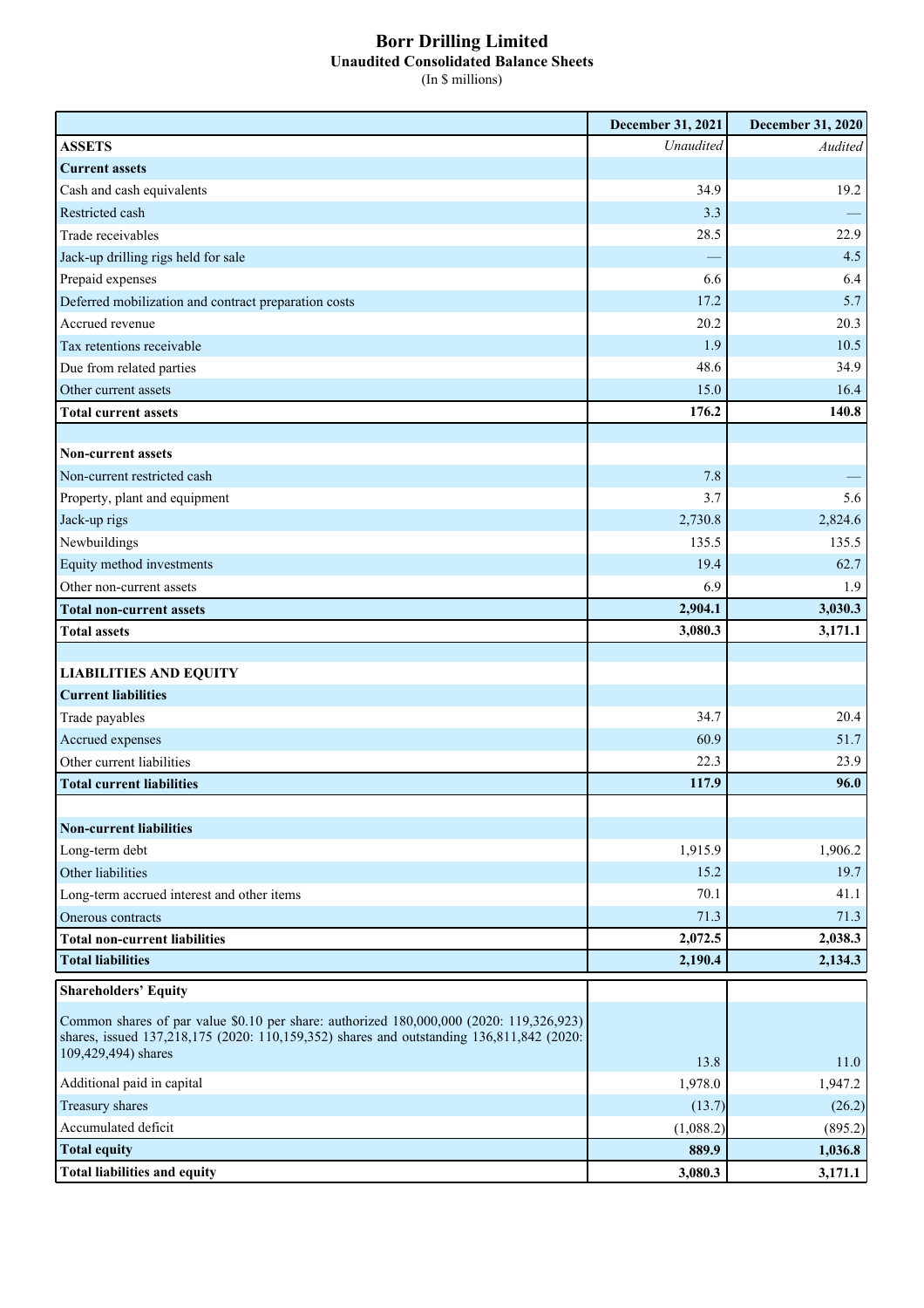## **Borr Drilling Limited Unaudited Consolidated Statements of Cash Flows**

(In \$ millions)

|                                                                                                     | 3 months ended<br>December 31.<br>2021 | 3 months ended<br>December 31,<br>2020 | 12 months<br>ended<br>December 31,<br>2021 | 12 months<br>ended<br>December 31,<br>2020 |
|-----------------------------------------------------------------------------------------------------|----------------------------------------|----------------------------------------|--------------------------------------------|--------------------------------------------|
| <b>Cash Flows from Operating Activities</b>                                                         |                                        |                                        |                                            |                                            |
| Net loss                                                                                            | (46.1)                                 | (59.1)                                 | (193.0)                                    | (317.6)                                    |
| Adjustments to reconcile net loss to net cash used in operating<br>activities:                      |                                        |                                        |                                            |                                            |
| Non-cash compensation expense related to stock options                                              | 0.2                                    | (0.3)                                  | 1.3                                        | 0.7                                        |
| Depreciation of non-current assets                                                                  | 36.4                                   | 29.1                                   | 119.6                                      | 117.9                                      |
| Impairment of non-current assets                                                                    |                                        |                                        |                                            | 77.1                                       |
| Gain on disposal of assets                                                                          | (0.5)                                  | (5.9)                                  | (4.8)                                      | (19.0)                                     |
| Amortization of deferred finance charges                                                            | 1.6                                    | 1.2                                    | 6.1                                        | 3.6                                        |
| Effective interest rate adjustments                                                                 | 1.5                                    | 1.4                                    | 3.6                                        | 3.5                                        |
| Change in fair value of financial instruments                                                       |                                        |                                        |                                            | 27.4                                       |
| Loss/(income) from equity method investments                                                        | (2.0)                                  | 7.1                                    | (16.1)                                     | (9.5)                                      |
| Deferred income tax                                                                                 | 0.2                                    | (0.2)                                  | (0.5)                                      | 1.1                                        |
| Change in assets and liabilities:                                                                   |                                        |                                        |                                            |                                            |
| Amounts due to/from related parties                                                                 | (7.5)                                  | (1.6)                                  | (13.7)                                     | (18.0)                                     |
| Accrued expenses                                                                                    | (3.7)                                  | (8.2)                                  | 10.3                                       | 3.0                                        |
| Long-term accrued interest                                                                          | (4.2)                                  | 9.9                                    | 29.0                                       | 9.9                                        |
| Other current and non-current assets                                                                | (19.6)                                 | 8.9                                    | (11.4)                                     | 59.1                                       |
| Other current and non-current liabilities                                                           | 19.4                                   | (20.7)                                 | 10.7                                       | 6.0                                        |
| Net cash used in operating activities                                                               | (24.3)                                 | (38.4)                                 | (58.9)                                     | (54.8)                                     |
| <b>Cash Flows from Investing Activities</b>                                                         |                                        |                                        |                                            |                                            |
| Purchase of plant and equipment                                                                     | (0.1)                                  |                                        | (0.1)                                      |                                            |
| Proceeds from sale of fixed assets                                                                  | 0.5                                    | 16.9                                   | 2.7                                        | 37.7                                       |
| Purchase of marketable securities                                                                   |                                        |                                        |                                            | (92.5)                                     |
| Investments in equity method investments                                                            | 6.3                                    | (0.9)                                  | 46.5                                       | (25.5)                                     |
| Disposal of equity method investments                                                               |                                        |                                        | 10.6                                       |                                            |
| Proceeds from sale of marketable securities                                                         |                                        |                                        |                                            | 3.0                                        |
| Additions to newbuildings                                                                           |                                        | (0.1)                                  |                                            | (5.0)                                      |
| Additions to jack-up rigs                                                                           | (5.3)                                  | (2.2)                                  | (18.8)                                     | (37.4)                                     |
| Net cash from/(used in) investing activities                                                        | 1.4                                    | 13.7                                   | 40.9                                       | (119.7)                                    |
| <b>Cash Flows from Financing Activities</b>                                                         |                                        |                                        |                                            |                                            |
| Proceeds from share issuance, net of issuance cost                                                  |                                        | 31.4                                   | 44.8                                       | 60.2                                       |
| Proceeds, net of deferred loan cost, from issuance of long-term                                     |                                        |                                        |                                            |                                            |
| debt                                                                                                |                                        |                                        |                                            | 5.0                                        |
| Net cash provided by financing activities                                                           |                                        | 31.4                                   | 44.8                                       | 65.2                                       |
|                                                                                                     |                                        |                                        |                                            |                                            |
| Net (decrease) increase in cash, cash equivalents and restricted<br>cash                            | (22.9)                                 | 6.7                                    | 26.8                                       | (109.3)                                    |
| Cash, cash equivalents and restricted cash at the beginning of the<br>period                        | 68.9                                   | 12.5                                   | 19.2                                       | 128.5                                      |
| Cash, cash equivalents and restricted cash at the end of period                                     | 46.0                                   | 19.2                                   | 46.0                                       | 19.2                                       |
|                                                                                                     |                                        |                                        |                                            |                                            |
| Supplementary disclosure of cash flow information                                                   |                                        |                                        |                                            |                                            |
| Interest paid, net of capitalized interest                                                          | (22.8)                                 | (10.5)                                 | (57.2)                                     | (40.1)                                     |
| Income taxes refunded (paid), net<br>Issuance of long-term debt as non-cash settlement for newbuild | (2.0)                                  | (0.9)                                  | 0.8                                        | (8.6)                                      |
| delivery installment                                                                                |                                        |                                        |                                            | 181.8                                      |